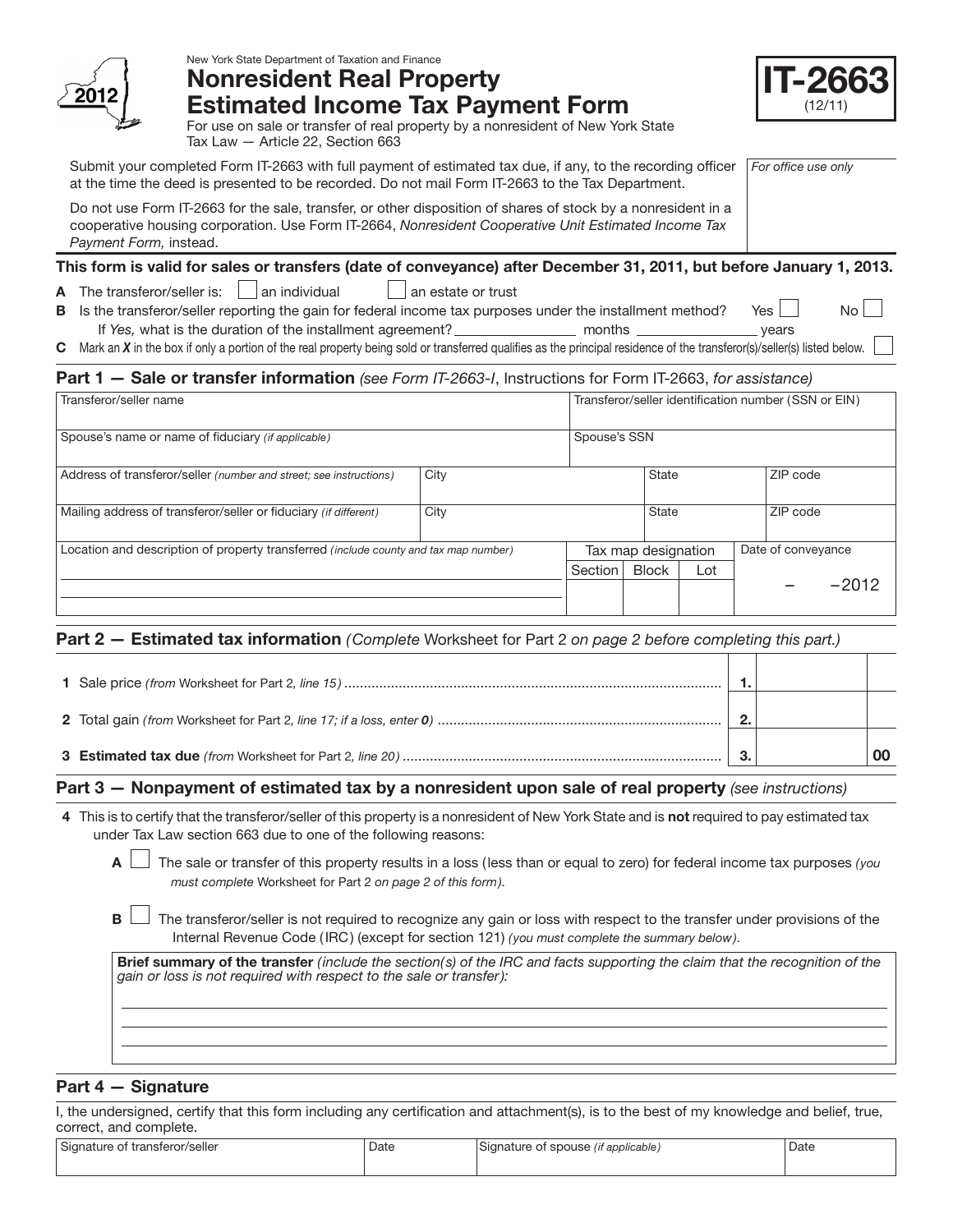### Worksheet for Part 2

Use this worksheet to compute your gain or loss on the sale or transfer of the real property. The gain or loss is computed in the same manner as for federal income tax purposes. For more information, see federal Publication 523, *Selling Your* 

*Home*; Publication 544, *Sales and Other Dispositions of Assets*; and Publication 551, *Basis of Assets*. These publications are available on the Internal Revenue Service's Web site at *www.irs.gov.*

#### Computation of cost or other basis

|                                                                                                              |      | 5.  |  |
|--------------------------------------------------------------------------------------------------------------|------|-----|--|
| Increases to basis:                                                                                          |      |     |  |
|                                                                                                              | - 6. |     |  |
|                                                                                                              |      |     |  |
| 8 Other (explain)   2000   2000   2010   2010   2010   2010   2010   2010   2010   2010   2010   2010   2010 | - 8. |     |  |
|                                                                                                              |      | 9.  |  |
|                                                                                                              |      | 10. |  |
| Decreases to basis:                                                                                          |      |     |  |
|                                                                                                              |      |     |  |
| 12 Other (explain)<br><u> 1989 - Johann Stein, mars an t-Amerikaansk ferskeider (</u>                        | 12.  |     |  |
|                                                                                                              |      | 13. |  |
|                                                                                                              |      | 14. |  |
|                                                                                                              |      |     |  |

### Gain or loss

|                                                                                                                             | 15. |  |
|-----------------------------------------------------------------------------------------------------------------------------|-----|--|
|                                                                                                                             | 16. |  |
| 17 Total gain or loss: Subtract line 16 from line 15. If the amount is a gain (greater than zero), enter here, on the       |     |  |
| front page, Part 2, line 2, and continue with line 18. If the amount is a loss (less than or equal to zero), enter $\bm{o}$ |     |  |
| here, on line 20 below, and on the front page, line 2. Complete Part 2, Part 3, and Form IT-2663-V on page 3.    17.        |     |  |

#### Estimated tax due

| <b>18.</b> Enter the gain from line 17 (if only a portion of the gain from line 17 is subject to tax, see instructions below)  18. |     |       |
|------------------------------------------------------------------------------------------------------------------------------------|-----|-------|
|                                                                                                                                    | 19. | .0882 |
| 20 Estimated tax due (Multiply line 18 by line 19, and round to the nearest whole dollar; enter here and on the front page,        |     |       |
| Part 2, line 3. Complete Form IT-2663-V, Nonresident Real Property Estimated Income Tax Payment Voucher, on page 3.) 20.           |     | 00    |

### Specific instructions for Worksheet for Part 2

Note: See Form IT-2663-I, *Instructions for Form IT-2663*, for complete instructions.

Lines 5 through 17 — Multiple transferors/sellers: Enter the total purchase price, adjustments to basis, and sale price to determine the total gain (or loss) on the real property. See *Line 18* below for allocation of the gain.

Line 18 – Enter the gain (or portion of the gain) from line 17 that will be reported on your federal income tax return for 2012.

- If only a portion of the property is located inside New York State, enter the gain allocated to the portion of the property located inside New York State. Attach a statement to Form IT-2663 showing how you computed the allocation.
- If only a portion of the property qualifies as your principal residence, enter the gain allocated to the portion of the property that did not qualify as your principal residence and will be reported on your federal income tax return for 2012. Attach a statement to Form IT-2663 showing how you computed the allocation.
- If two or more persons transfer or sell the real property, allocate the total gain on the property among the

transferors/sellers in the same manner as the gain is allocated for federal income tax purposes. Attach a statement to Form IT-2663 showing each transferor's/seller's name, SSN or EIN, address, and share of the gain.

- If the gain is being reported as an installment sale, enter the amount of gain that you (and your spouse, if applicable) will be reporting on your 2012 federal income tax return.
- A nonresident estate or trust must enter the amount of the gain, without regard to any distributions, from line 17.

Line 19 — When computing tax due on the gain from the transfer or sale of the real property, you must use the tax rate equal to the highest rate of tax for the tax year as set forth in the Tax Law section 601. For tax year 2012 that rate is 8.82% (.0882).

Line 20 – This is the amount of your required estimated tax payment. Enter this amount on the front page, Part 2, line 3 and as your estimated tax payment on Form IT-2663-V on page 3. You must complete Form IT-2663-V, even if there is no payment of estimated personal income tax due.